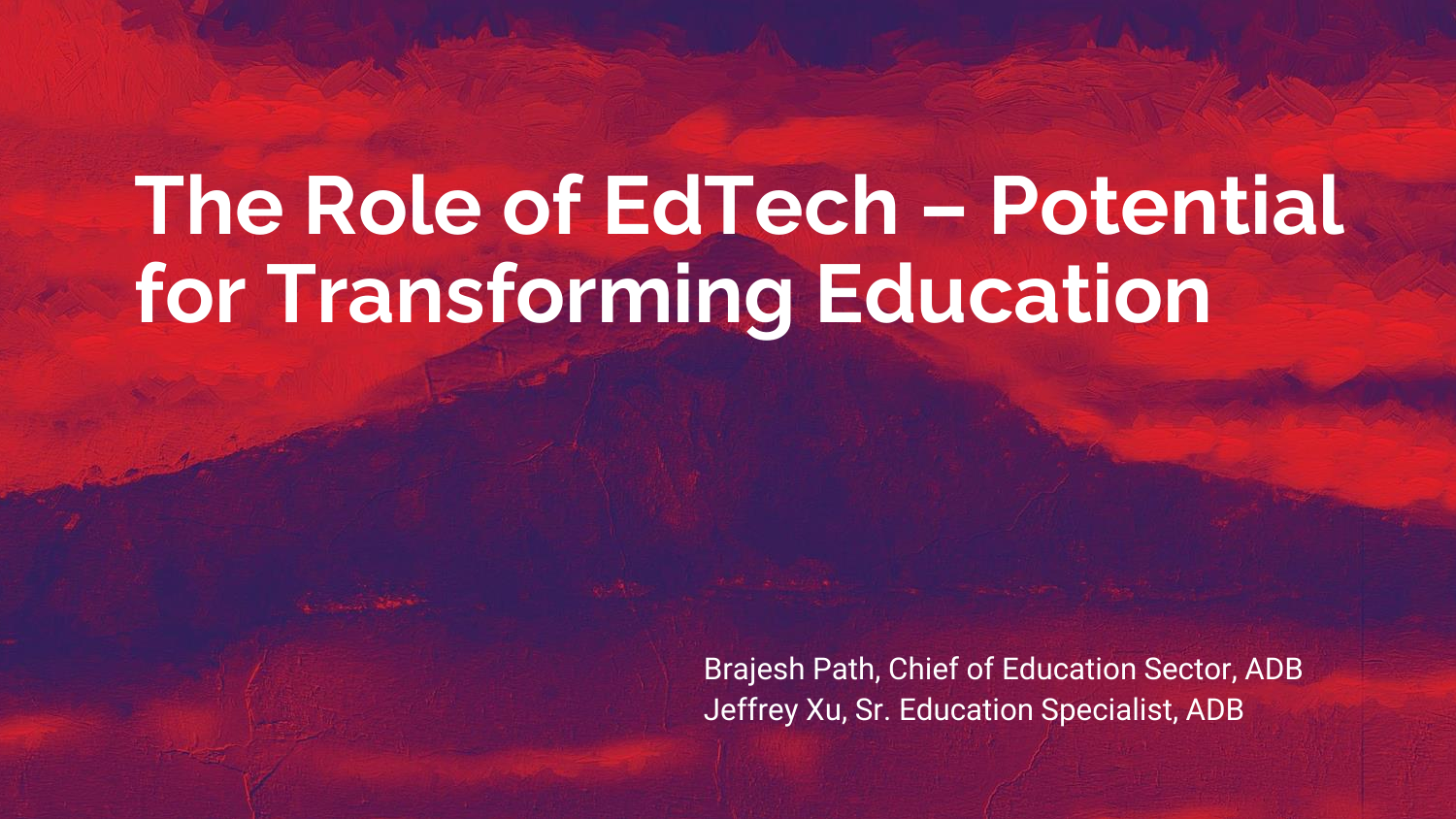## **Education Crisis Trilemma and EdTech**



• Significant progress in **access to education**, but the pandemic exacerbated preexisting learning crisis

• Pandemic spurred the demand for addressing **digital access** challenges



● Emerging **high quality** EdTech solutions

- Personalized adaptive learning
- AR/VR/XR immersive learning
- AI job matching, digital credentialing
- How to scale?
- How to make it affordable for developing countries?

- How to **scale up** with low-cost and quality solutions?
	- Open source solutions
	- Low-cost energy efficient devices
	- Online & offline support with efficient connectivity

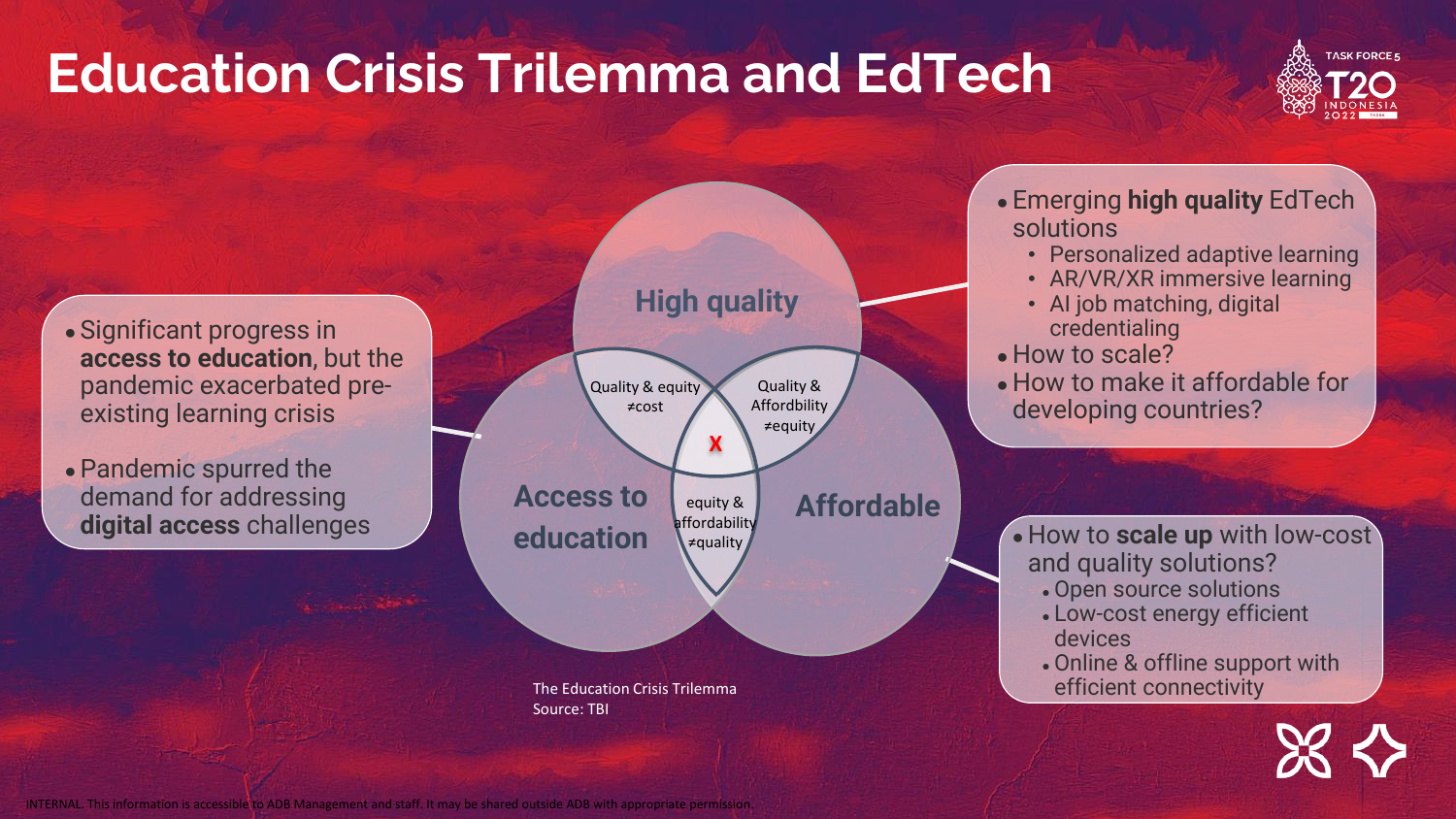### **Where do we stand – Our DMC's Readiness?**



- **Digital Education Readiness Framework (DERF)**: It allows ADB to assess a country's digital readiness using a five-pillar concept.
- **DERF** has been applied in 10 DMCs to ascertain country-level strengths and weaknesses in readiness.
	- **Key findings**: All countries had significant gaps in infrastructure, EdTech platforms, teacher readiness, and policy support.
	- Understanding the gaps across different pillars helps countries to prioritize and allocate adequate budget and related resources for systematic improvement.



Source: ADB Digital Education Readiness Framework (DERF)

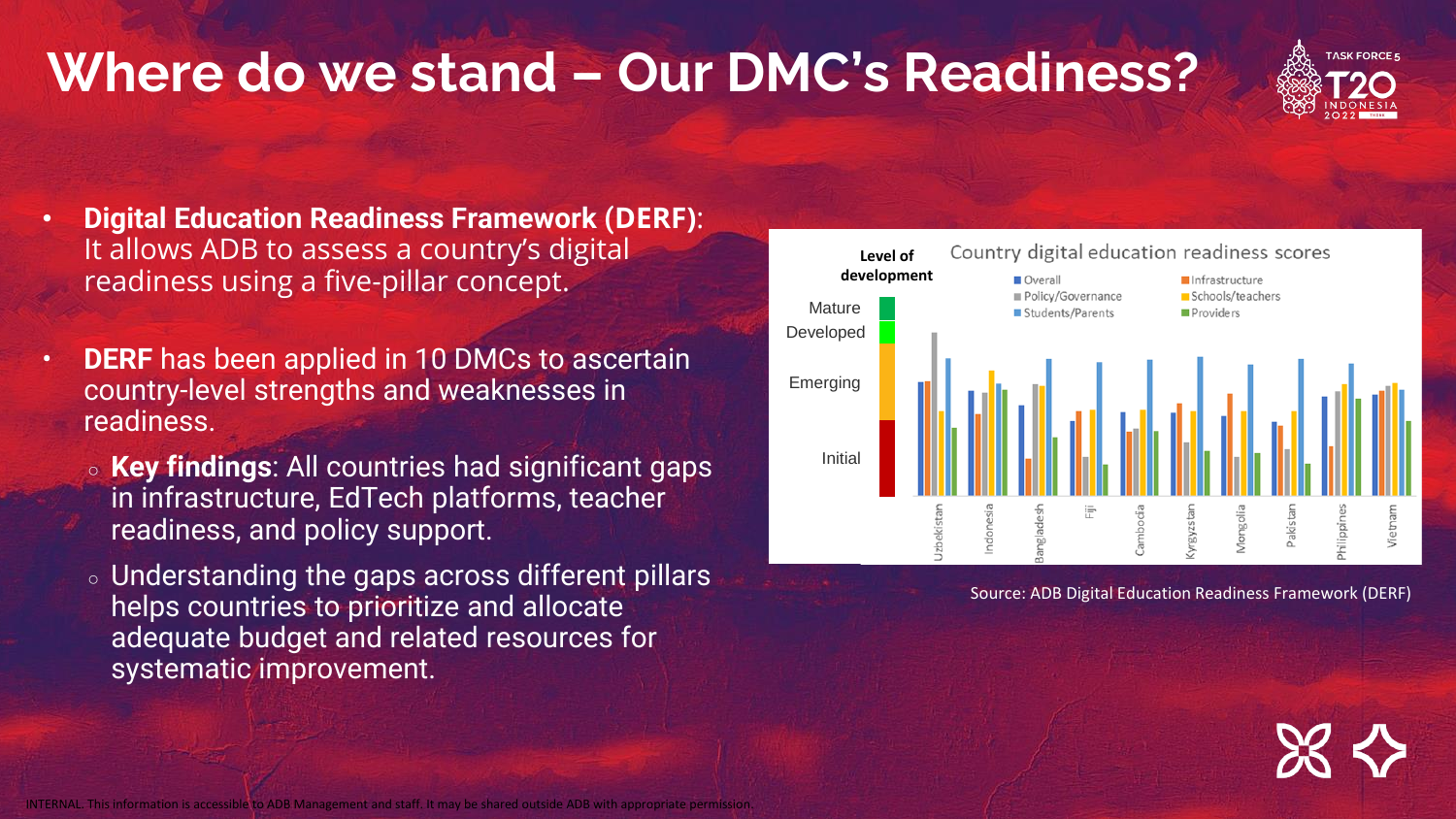### **What are the opportunities for EdTech support?**



| <b>Teaching &amp; Learning</b>                        | <b>Learning</b><br><b>Content</b>   | <b>Student</b><br><b>Engagement</b>                                                                                                                                                                                                                                                                                                                                                             | <b>Learning</b><br><b>Assessment</b>                            |
|-------------------------------------------------------|-------------------------------------|-------------------------------------------------------------------------------------------------------------------------------------------------------------------------------------------------------------------------------------------------------------------------------------------------------------------------------------------------------------------------------------------------|-----------------------------------------------------------------|
| <b>Education</b><br><b>Governance</b>                 | <b>Management</b><br><b>Systems</b> | Teaching & Learning products have the potential to improve learning outcomes<br>through improved access to content for <b>self-directed learning</b> and empowering<br>teachers to build student centered learning with continuous assessment.<br>Education Governance products enable data-driven decision making and<br>optimised operation processes to enhance efficiency and transparency. | Data & Evidence<br><b>Driven</b>                                |
| <b>Employability &amp;</b><br><b>Entrepreneurship</b> | <b>Career Planning</b>              | <b>Skills Qualification</b><br>& Pathways<br>Employability and entrepreneurship products allow self-paced upskilling<br>informed by data-based career planning, digital credentialing, and AI based job-<br>matching in order to improve the alignment of job-market needs and workforce<br>talent management.                                                                                  | <b>Lifelong Learning:</b><br><b>Upskilling &amp; Reskilling</b> |

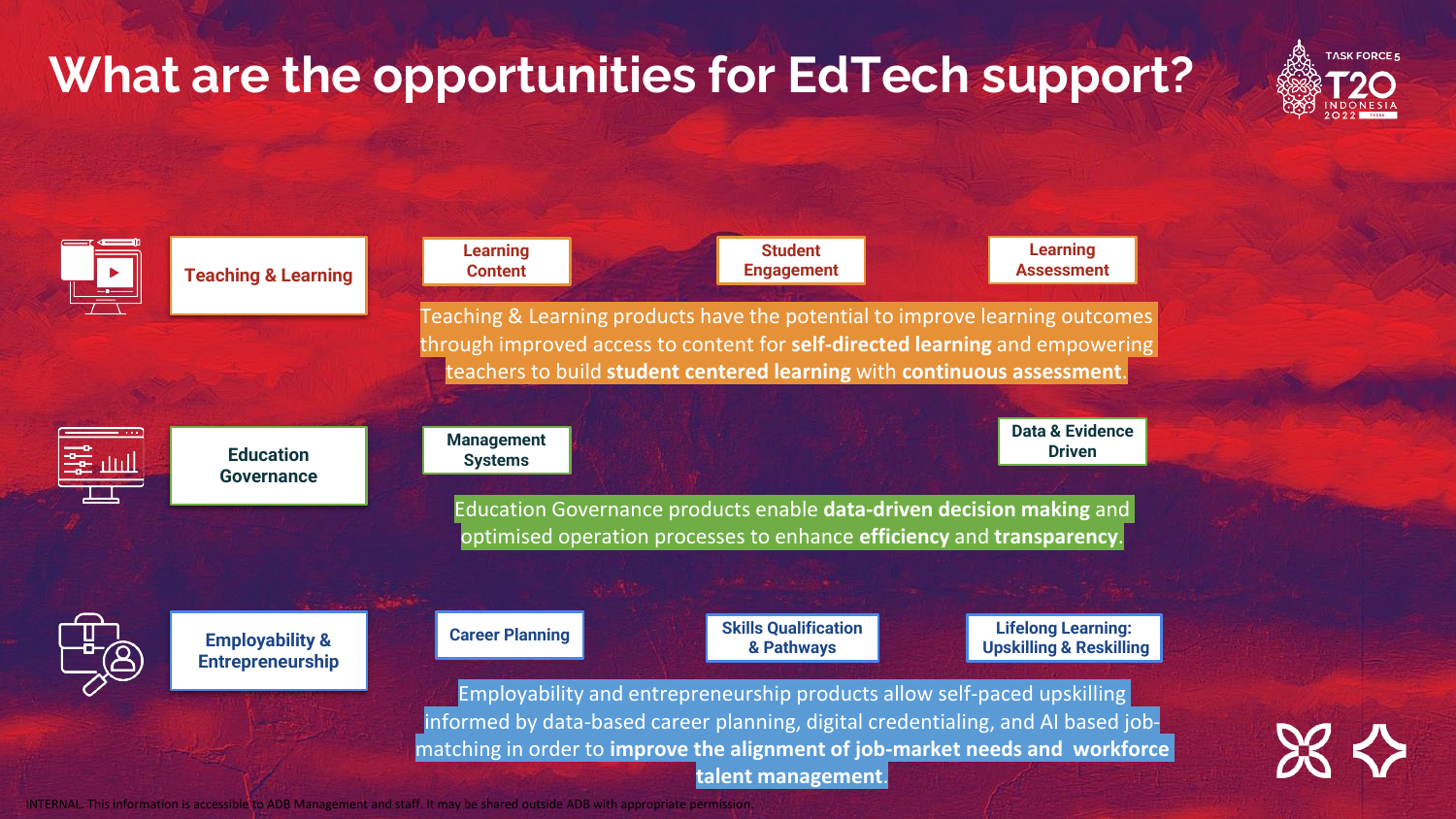## **How to implement EdTech in ADB DMCs?**





- **The QESA EdTech evaluation framework** (by ADB) guides to select solutions that can improve education and learning at scale with sustainable investments and operations.
- **Evaluation and selection of solutions** require finding an **optimal balance** between the four elements of *quality, effectiveness, scalability* and *affordability*.

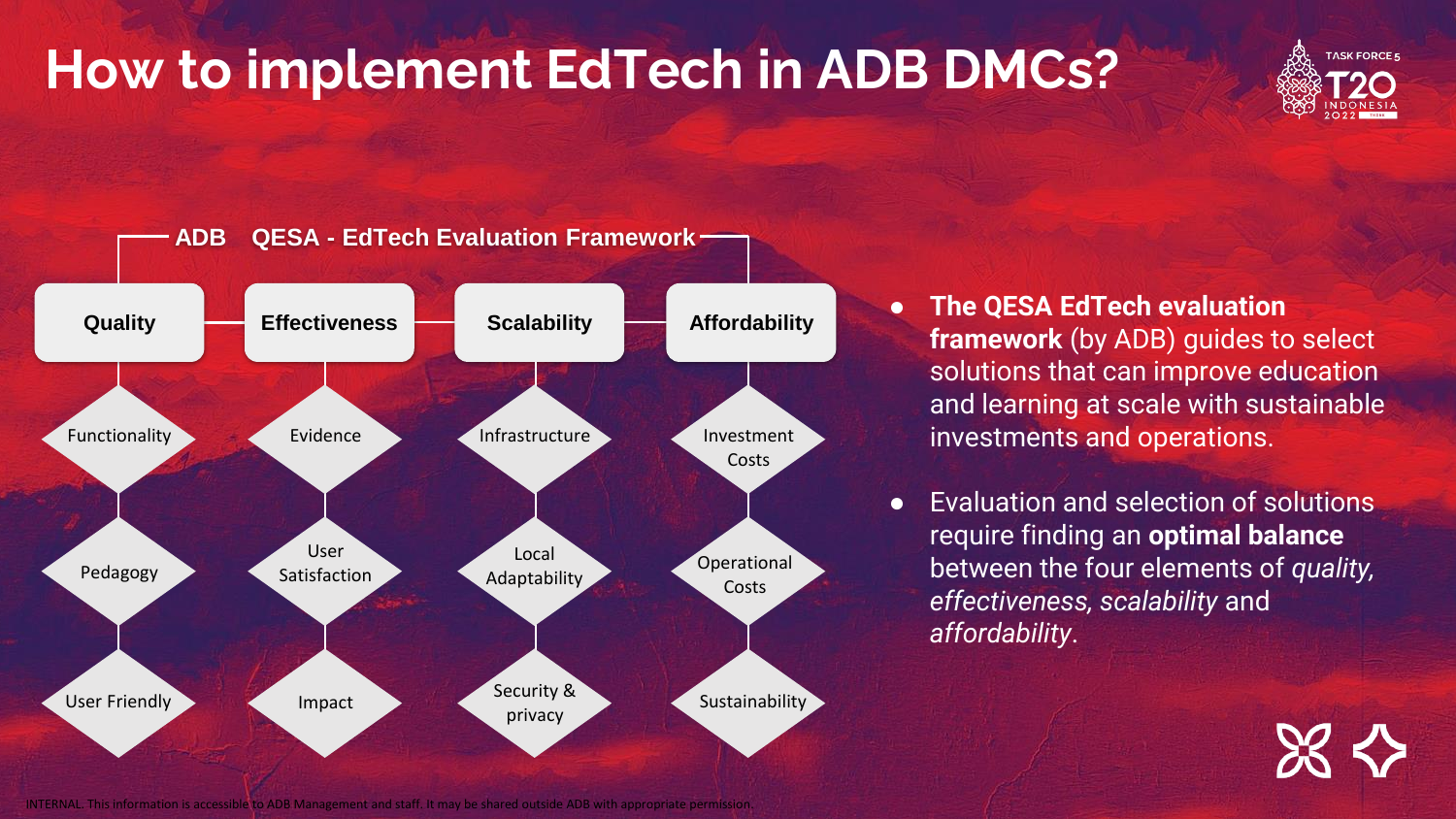INTERNAL. This information is accessible to ADB Management and staff. It may be shared outside ADB with appropriate permission.

#### **ADB In Action – EdTech Projects in ADB DMCs**

JOIN  $\sim$ 

LOGIN

- Philippines: DepEd program in Last Mile Schools with solar powered tablets.
- Aremenia: E-learning platform implementation in Armenia
- India: RBL School Education Program with digital learning solutions
- Indonesia: Blockchain based digital credentialing

 $\bigotimes$  OER PROJECT | Our Courses  $\vee$  Teaching OER Project FAQ

- Cambodia: STEM & EdTech project with offline libraries, smart classrooms, digital empowered science centers
- Sri Lanka: Secondary Education Sector Development Program

**SPOTLIGHT ON CLASSROOM RESOURCES** 

● Southeast Asia EdTech Pilots: PHI, CAM, INO, VIE - low-cost scalable solutions that function well in low-tech environments







Solar-Powered Radios, Tablets, Wi-Fi Sets to Enable Distance Learning in Remote **Schools in Philippines** 



News Release | 12 April 2022 Read time: 3 mins

SHARE THIS PAGE 9 印 间 台